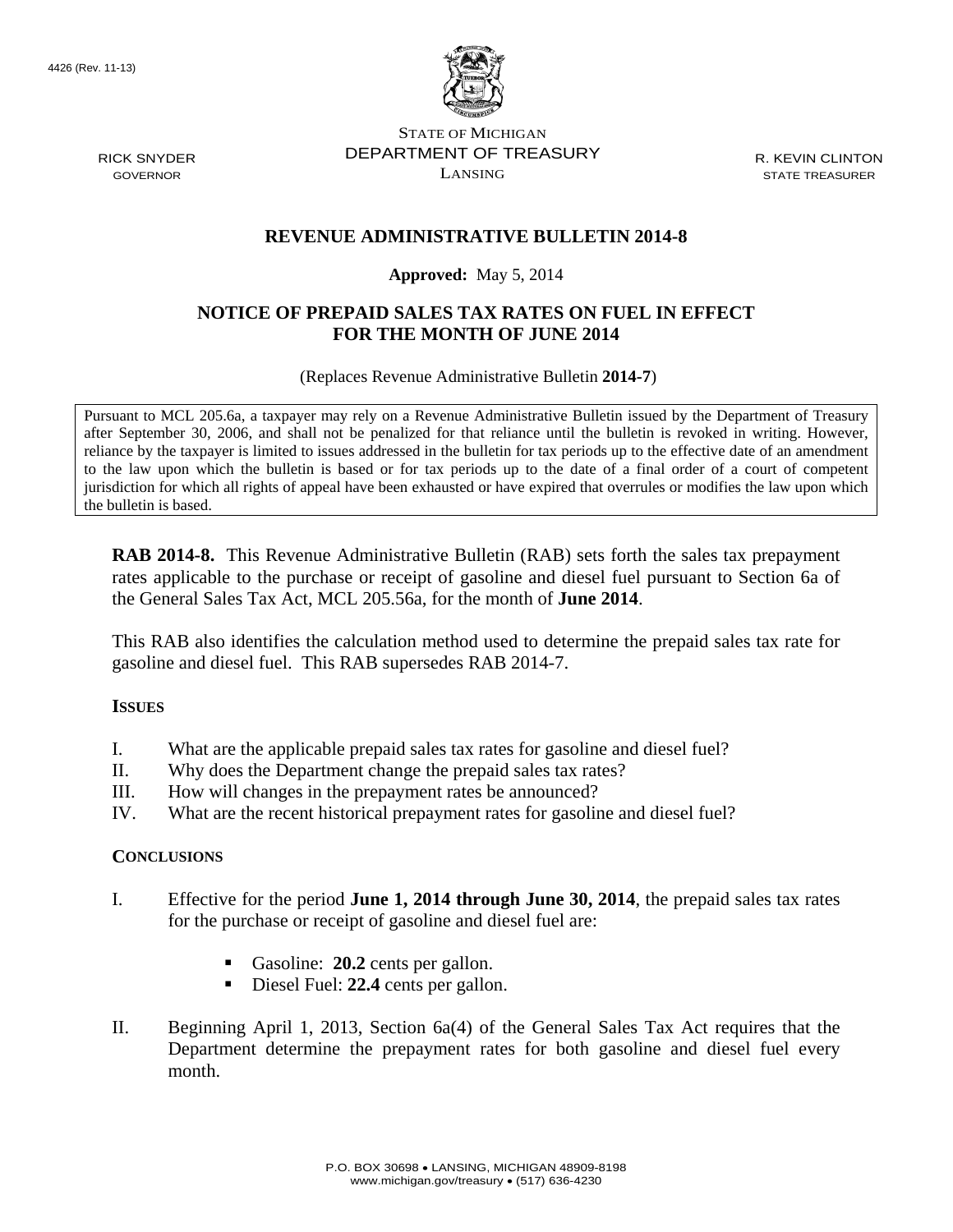- III. The Department will publish an RAB setting forth prepayment rates for both gasoline and diesel fuel no later than the tenth day of the month immediately preceding the month in which the rates are effective. **The RAB will be published in the Reference Library (Revenue Administrative Bulletins) section of the Michigan Department of Treasury website at: www.michigan.gov/treasury.**
- IV. Recent historical sales tax prepayment rates for gasoline and diesel fuel, as applicable, are set forth below:
	- a. Effective June 1, 2013 through June 30, 2013, the rate for gasoline was established at 20.5 cents per gallon and the rate for diesel fuel was established at 21.9 cents per gallon.
	- b. Effective July 1, 2013 through July 31, 2013, the rate for gasoline was established at 20.8 cents per gallon and the rate for diesel fuel was established at 22.2 cents per gallon.
	- c. Effective August 1, 2013 through August 31, 2013, the rate for gasoline was established at 21.1 cents per gallon and the rate for diesel fuel was established at 22.0 cents per gallon.
	- d. Effective September 1, 2013 through September 30, 2013, the rate for gasoline was established at 19.9 cents per gallon and the rate for diesel fuel was established at 21.5 cents per gallon.
	- e. Effective October 1, 2013 through October 31, 2013, the rate for gasoline was established at 19.3 cents per gallon and the rate for diesel fuel was established at 21.5 cents per gallon.
	- f. Effective November 1, 2013 through November 30, 2013, the rate for gasoline was established at 19.2 cents per gallon and the rate for diesel fuel was established at 22.0 cents per gallon.
	- g. Effective December 1, 2013 through December 31, 2013, the rate for gasoline was established at 18.2 cents per gallon and the rate for diesel fuel was established at 21.6 cents per gallon.
	- h. Effective January 1, 2014 through January 31, 2014, the rate for gasoline was established at 17.4 cents per gallon and the rate for diesel fuel was established at 21.4 cents per gallon.
	- i. Effective February 1, 2014 through February 28, 2014, the rate for gasoline was established at 17.2 cents per gallon and the rate for diesel fuel was established at 21.4 cents per gallon.
	- j. Effective March 1, 2014 through March 31, 2014, the rate for gasoline was established at 17.7 cents per gallon and the rate for diesel fuel was established at 21.4 cents per gallon.
	- k. Effective April 1, 2014 through April 30, 2014, the rate for gasoline was established at 18.4 cents per gallon and the rate for diesel fuel was established at 23.0 cents per gallon.